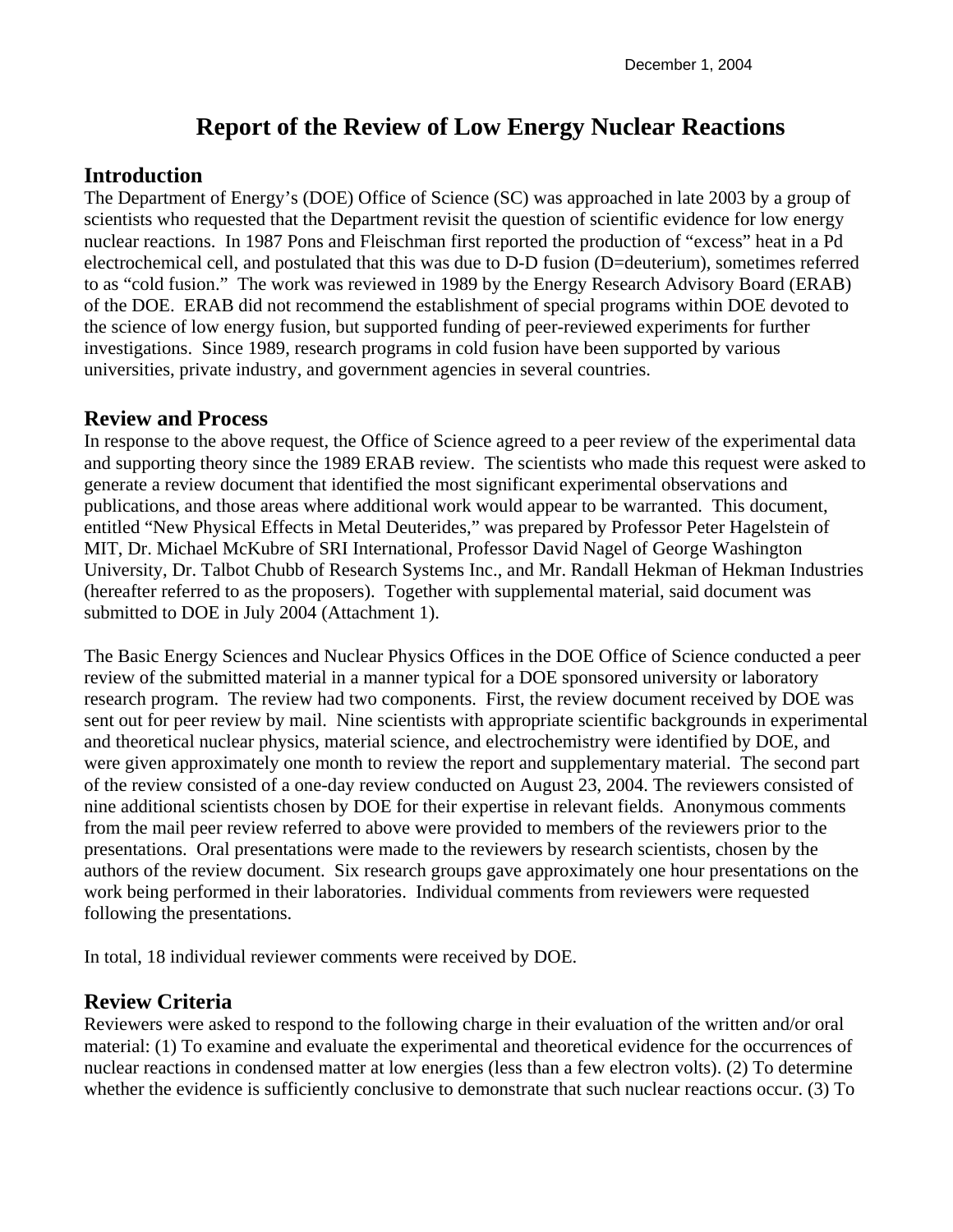determine whether there is a scientific case for continued efforts in these studies and, if so, to identify the most promising areas to be pursued. Copies of the charge letter and accompanying instructions regarding conflict of interest and confidentiality are attached (Attachment 2).

#### **Review Document and Presentations**

The review document submitted (Attachment 1) focused on "a subset of research from two areas" in the field of low energy nuclear reactions: (1) "selected issues associated with excess heat production in deuterated metals" and (2) "some aspects of nuclear emissions from deuterated metals." According to the review document, D-D fusion has been demonstrated to occur spontaneously when D is introduced into Pd metal at very high concentrations ( $D/Pd \sim 0.95$ ). According to the review document, these demonstrations include purported production of anomalous energy, helium, tritium, and a variety of elements not initially present in the experimental container.

The material presented in the review document and oral presentations focused on electrochemical reactions in the Pd/D<sub>2</sub>O system, evidence for excess heat and nuclear reaction products, and the current theoretical framework that has been used to describe the observations. Data were also presented on the use of ion beams and glow discharge systems used to study the Pd,Ti/D and Pd,Ti/H systems. The review only addressed "light element" experiments, namely H or D fusion.

The proposers state that the results from the research provide evidence for effects in three categories, as summarized in the review document's Conclusions Chapter:

- 1. "The existence of a physical effect that produces heat in metal deuterides. The heat is measured in quantities greatly exceeding all known chemical processes and the results are many times in excess of determined errors using several kinds of apparatus. In addition, the observations have been reproduced, can be reproduced at will when the proper conditions are reproduced, and show the same patterns of behavior. Further, many of the reasons for failure to reproduce the heat effect have been discovered."
- 2. "The production of  ${}^{4}$ He as an ash associated with this excess heat, in amounts commensurate with a reaction mechanism consistent with D+D  $\rightarrow$  <sup>4</sup>He + 23.8 MeV (heat)".
- 3. "A physical effect that results in the emission of: (a) energetic particles consistent with  $d(d,n)^3$ He and  $d(d,p)$ t fusions reactions, and (b) energetic alphas and protons with energies in excess of 10 MeV, and other emissions not consistent with deuteron-deuteron reactions."

The material presented can be found at http://www.sc.doe.gov. Following the oral presentations, reviewers requested additional documentation from the presenters. This supplemental material can also be found at the indicated link.

### **Detailed Summary of Reviewer Response to Charge Elements**

Since the 1987 report by Pons and Fleishman, scientists have continued to investigate the conditions responsible for the anomalous heat production in an attempt to establish reproducible conditions for the generation of excess energy, quantify the amount of energy being released, and confirm the hypothesis that the energy is a consequence of nuclear fusion by detecting the expected nuclear reaction products. Below is a summary of the reviewer responses to the three charge elements, written by DOE program managers and intended to give an overall sense of the reviewers' comments. The entire charge letter is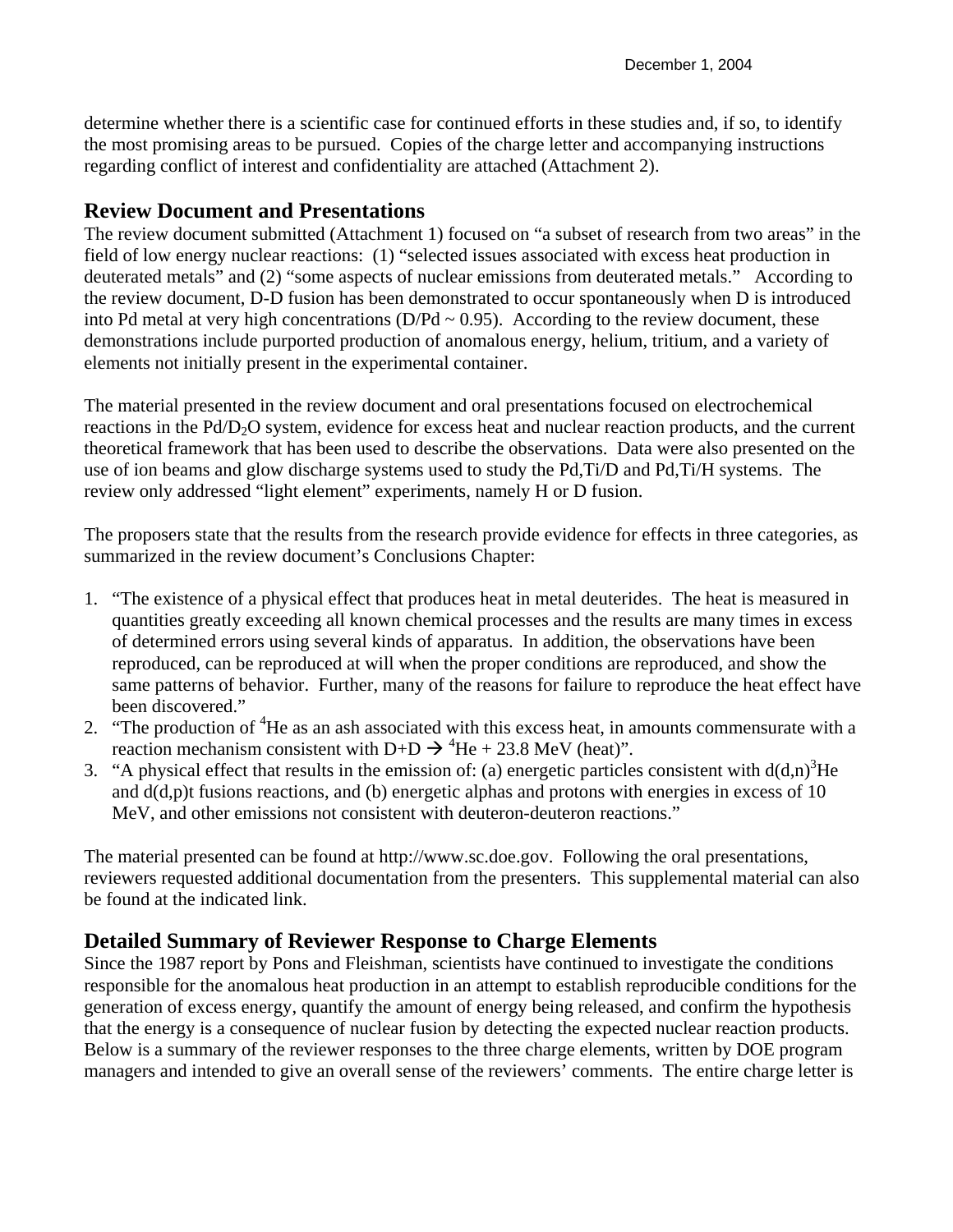enclosed as Attachment 2. The redacted reviewer comments (only their names and institutions were removed) have been sent to the proposers.

#### **Charge Element 1: Examine and evaluate the experimental evidence for the occurrences of nuclear reactions in condensed matter at low energies (less that a few electron volts).**

The experimental evidence presented by the review document and oral presentations for the occurrences of nuclear reactions consisted of two general types: excess power production from an electrolytic cell containing metal electrodes (palladium is the typical metal) with a deuterated electrolyte; and measurement of expected fusion products such as <sup>4</sup>He in electrolytic cells, or any of the other expected products observed in hot fusion, proton + triton (the nucleus of tritium, consisting of two neutrons and one proton) or neutron  $+{}^{3}$ He, in a variety of experiments.

The excess power observed in some experiments is reported to be beyond that attributable to ordinary chemical or solid state sources; this excess power is attributed by proponents to nuclear fusion reactions. Evaluations by the reviewers ranged from: 1) evidence for excess power is compelling, to 2) there is no convincing evidence that excess power is produced when integrated over the life of an experiment. The reviewers were split approximately evenly on this topic. Those reviewers who accepted the production of excess power typically suggest that the effect seen often, and under some understood conditions, is compelling. The reviewers who did not find the production of excess power convincing cite a number of issues including: excess power in the short term is not the same as net energy production over the entire of time of an experiment; all possible chemical and solid state causes of excess heat have not been investigated and eliminated as an explanation; and production of power over a period of time is a few percent of the external power applied and hence calibration and systematic effects could account for the purported net effect. Most reviewers, including those who accepted the evidence and those who did not, stated that the effects are not repeatable, the magnitude of the effect has not increased in over a decade of work, and that many of the reported experiments were not well documented.

The hypothesis that excess energy production in electrolytic cells is due to low energy nuclear reactions was tested in some experiments by looking for  $D + D$  fusion reaction products, in particular <sup>4</sup>He, normally produced in about 1 in  $10^7$  in hot D + D fusion reactions. Results reported in the review document purported to show that <sup>4</sup>He was detected in five out of sixteen cases where electrolytic cells were reported to be producing excess heat. The detected <sup>4</sup>He was typically very close to, but reportedly above background levels. This evidence was taken as convincing or somewhat convincing by some reviewers; for others the lack of consistency was an indication that the overall hypothesis was not justified. Contamination of apparatus or samples by air containing <sup>4</sup>He was cited as one possible cause for false positive results in some measurements.

Beam experiments not involving electrolytic cells were reported in the review document and oral presentation, purport to provide evidence for low energy nuclear reactions. These experiments involved low energy deuterium beams impinging on deuterium loaded metal foils such as titanium. The studies were designed to investigate screening effects in materials that would be relevant to fields such as nuclear astrophysics. Those reviewers who commented on these studies generally viewed them favorably, but to many reviewers these studies were somewhat peripheral to the main thrust of this review.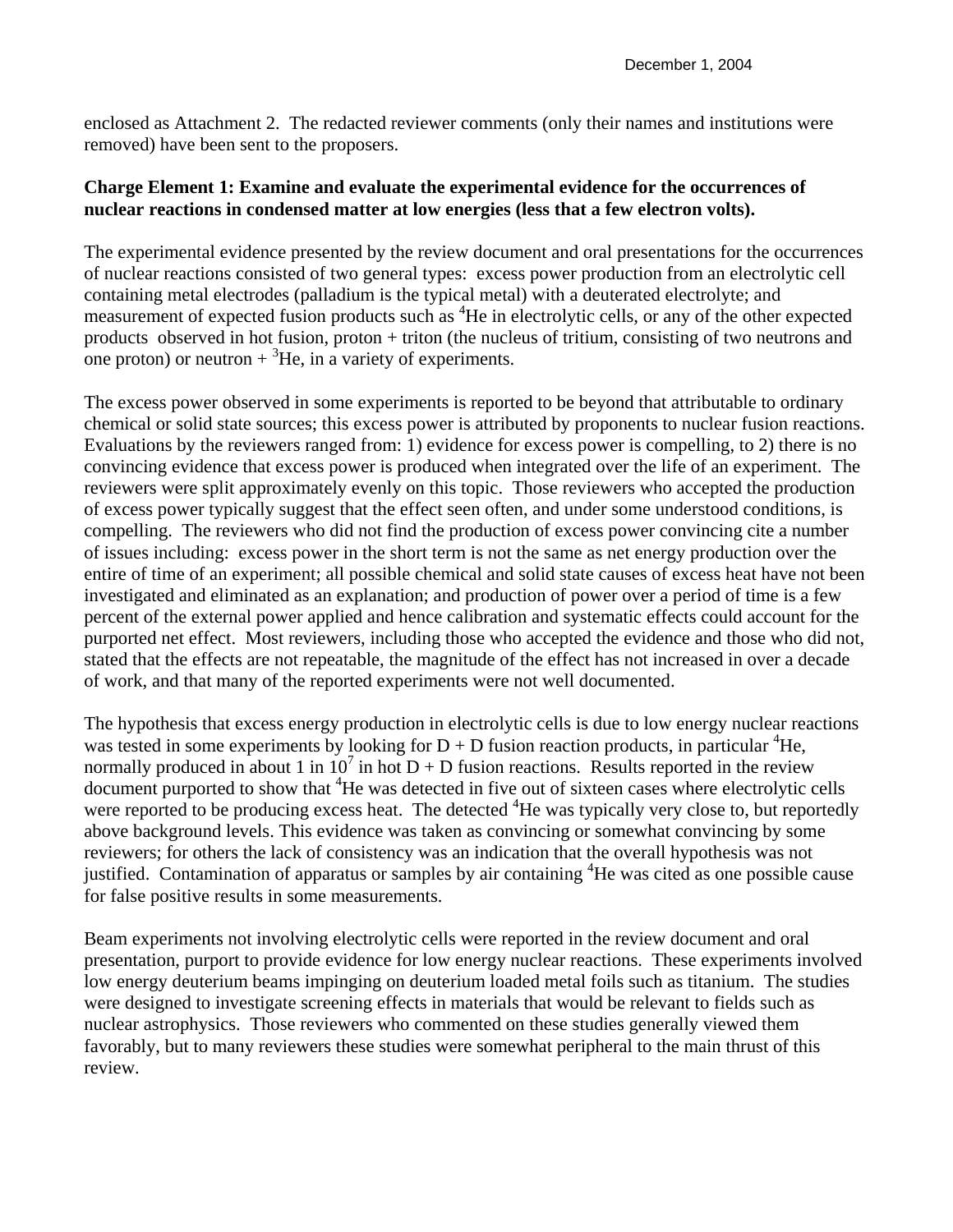A similar line of investigation involved counting deuterium loaded foils to observe the products for the standard fusion reaction channels, proton + triton or neutron  $+{}^{3}$ He, with particle detectors and coincidence techniques. Indications of purported detection of proton-triton coincidences at a low level were presented. Even skeptical reviewers cited this work as one line of investigation that could be pursued to a clear conclusion. However, the results were not convincing to some reviewers in regard to the occurrence of low energy nuclear reactions. Experts noted many deficiencies in the techniques, methods, and interpretation of the data presented. The present state-of-the-art for tracking coincidences and the methodology for low data rate experiments is far advanced beyond methods used in the experiment contained in the review document and oral presentations.

Two-thirds of the reviewers commenting on Charge Element 1 did not feel the evidence was conclusive for low energy nuclear reactions, one found the evidence convincing, and the remainder indicated they were somewhat convinced. Many reviewers noted that poor experiment design, documentation, background control and other similar issues hampered the understanding and interpretation of the results presented.

#### **Charge Element 2: Determine whether the evidence is sufficiently conclusive to demonstrate that such nuclear reactions occur.**

Reviewers expert in nuclear physics noted that the cold fusion mechanism put forward by proponents is not in accord with presently accepted knowledge of  $D + D$  fusion. Specifically,  $D + D$  fusion is accompanied by the production of protons, neutrons, tritons, <sup>3</sup>He, <sup>4</sup>He and high energy gamma rays, all in well known proportions. The fusion channel resulting in  ${}^{4}$ He and high energy gamma rays occurs approximately only once for every  $10^7$  D + D fusion reactions. These characteristic proportions for the production of the fusion products are found for every energy of the incident deuteron measured so far, down to the lowest that has been measured.

The review document and oral presentations made the argument that the branching ratios are different at low energies and that in cold fusion, <sup>4</sup>He fusion channel is predominant. According to the review document, no high energy gamma rays appear to accompany the <sup>4</sup>He, as is observed in D-D fusion reactions. Instead, the approximately 24 MeV in energy resulting from D-D fusion was purported to appear as heat in the material lattice. To explain these unusual characteristics, the reviewers were presented with a theoretical framework that purported to describe how collective energy from the material lattice couples to a deuteron pair to induce fusion, how the only fusion reaction channel that occurs would be the production of <sup>4</sup>He, and how all the energy is coupled back into the material in the form of heat instead of high energy gamma-rays. The reviewers raised serious concerns regarding the assumptions postulated in the proposed theoretical model for the explanation for <sup>4</sup>He production.

The preponderance of the reviewers' evaluations indicated that Charge Element 2, the occurrence of low energy nuclear reactions, is not conclusively demonstrated by the evidence presented. One reviewer believed that the occurrence was demonstrated, and several reviewers did not address the question.

#### **Charge Element 3: Determine whether there is a scientific case for continued efforts in these studies and, if so, to identify the most promising areas to be pursued.**